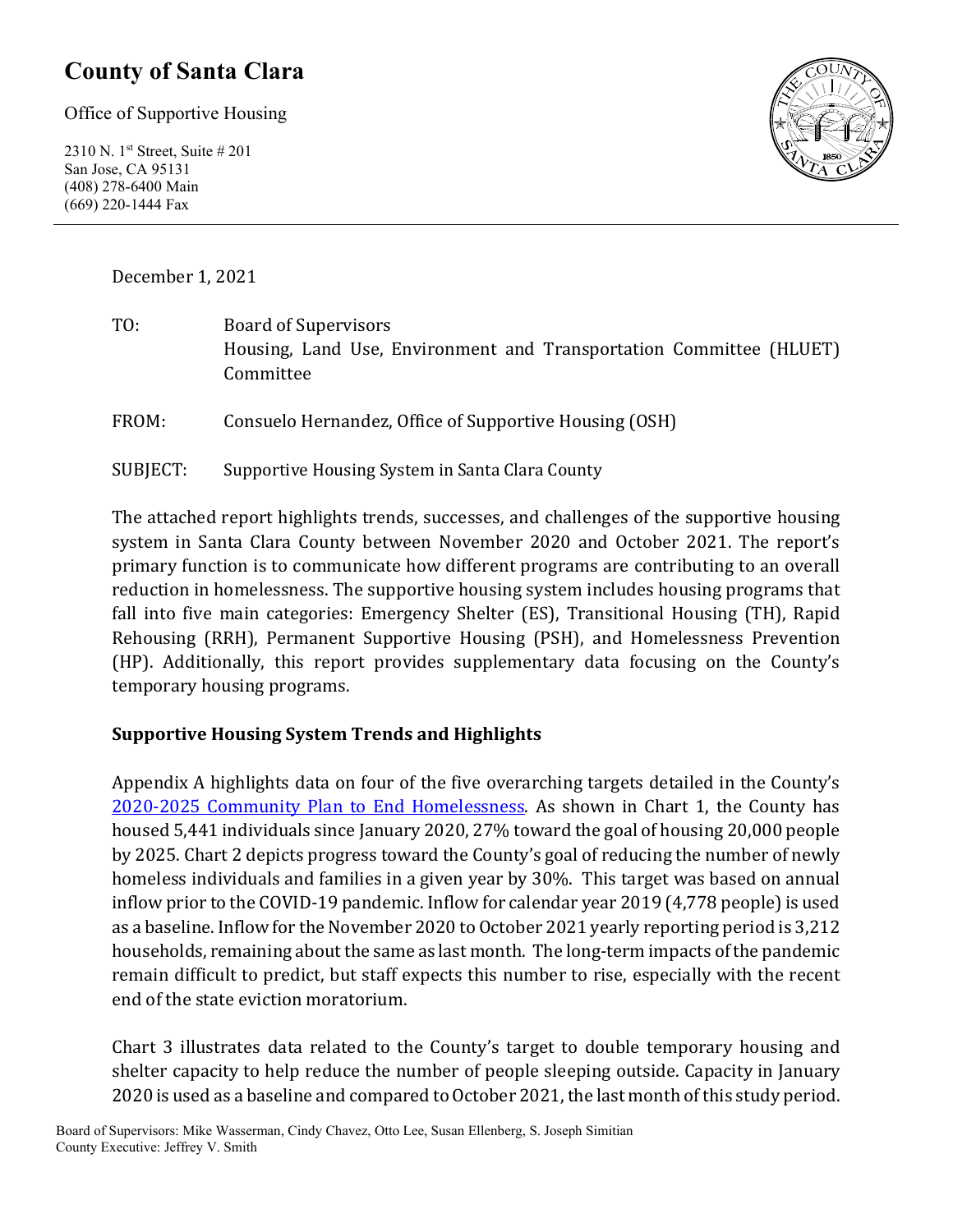Year-round ES capacity shows an increase of 30% (977 to 1,350 units). This increase reflects the recent addition of several interim housing programs, including 100 private interim housing units for families, couples, and individuals in the city of Mountain View. OSH continues its focus on creating more year-round temporary housing options throughout the County, as detailed in the Temporary Programs section at the end of this report.

A fourth target in the Community Plan is to expand the HP System and other early interventions to serve 2,500 people per year. Chart 4 in Appendix A shows that while there were 3,364 households being served in prevention programs during the reporting period, more than half (1,828) were being served via temporary COVID-19 emergency programs. These programs are designed to provide financial assistance along with other supportive services in response to COVID, so their funding is time limited. While continuing to support residents who are at risk of homelessness due to the pandemic, the County and its partners are working toward creating a more robust HP system with the ability to assist residents for as long as the need exists.

Appendix B provides program capacity and utilization for the five program categories plus the Safe Parking (SP) initiative. As depicted in the Program Utilization chart, HP (96%) and ES (93%) are currently the most utilized programs as it relates to capacity for this reporting period.

Appendix C illustrates key system performance measures, benchmarks for which are determined in coordination with community partners on an annual basis. A couple of highlights for the reporting period are provided below.

- Chart 2 provides data on exits to permanent housing destinations by housing type and period. Exits to permanent housing from RRH remained steady at 80% for the current study period, exceeding the 75% benchmark. Thirty-one percent of households exiting ES programs moved on to permanent housing, meeting the County's 30% performance goal.
- Chart 3 in Appendix C illustrates that PSH retention remains high at 96.4% for the current reporting period, exceeding the system-wide 95% benchmark.

Appendix D presents data on housing placements and inflow by project type and month. The upper chart indicates the number of households that moved to permanent housing (housing placements), compared to the number of households completing their first assessment (inflow). The inflow is stratified by level of housing intervention – minimal, RRH, or PSH. The lower chart breaks down the housing placements by the type of project from which the household was receiving assistance. Inflow and placements held generally steady for October 2021, with inflow at 264 households and 144 households placed.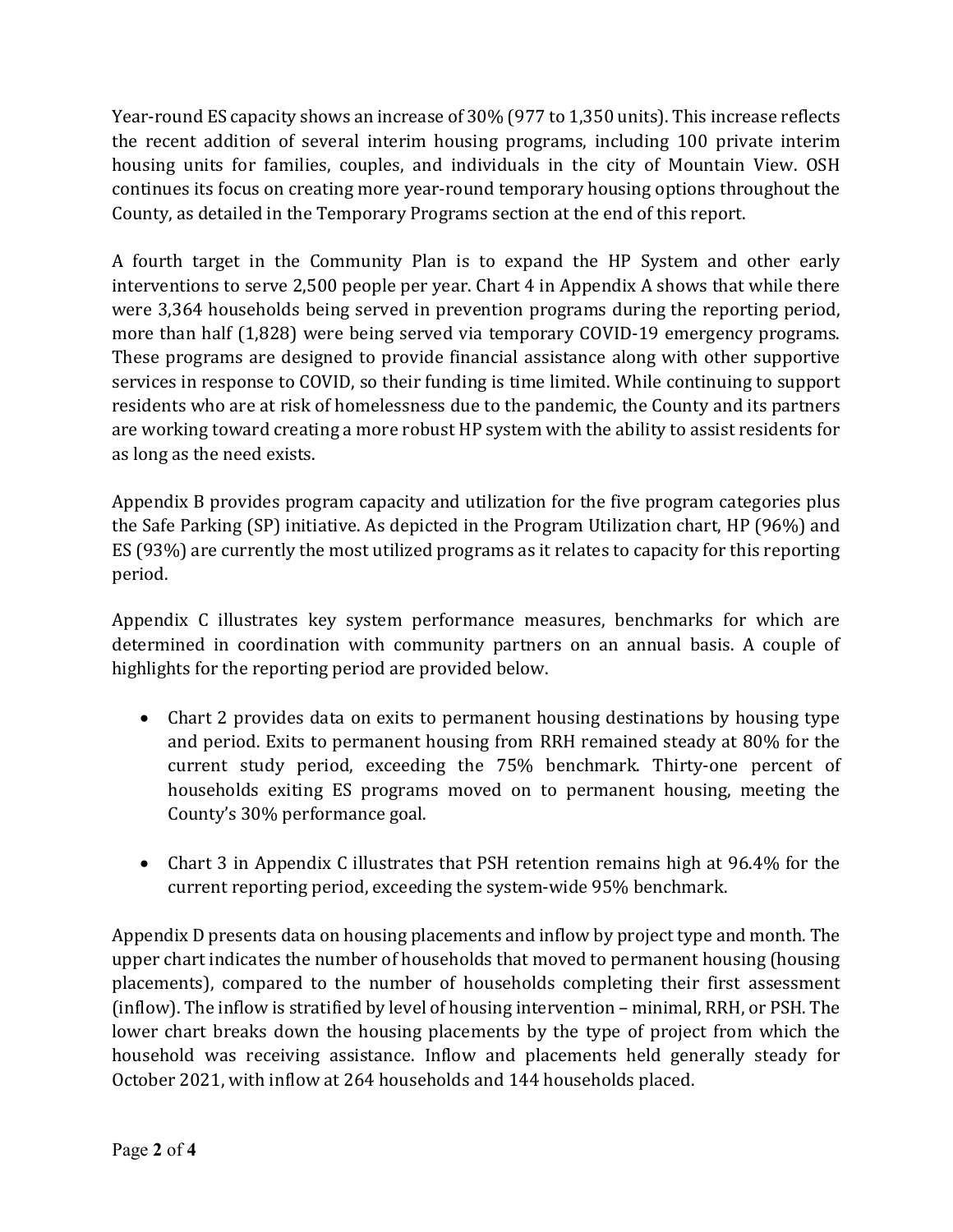#### **Temporary Housing Programs**

Appendices E and F contain data related to the County's temporary housing programs, which consist of emergency shelter, transitional housing, and safe parking projects. For the current study period, the data includes additional temporary housing created in response to the COVID-19 pandemic. Efforts to increase capacity due to the crisis began in March 2020. The County's Emergency Operations Center (EOC) established the Joint Departmental Operations Center (JDOC) to operationalize new temporary shelter programs, oversee daily temporary shelter placements and enhance coordination between County departments, the City of San José and partner agencies. The implementation of temporary pandemic-related housing programs - consisting of hotel and motel rooms for COVID-positive, exposed, and vulnerable/high-risk clients, and additional congregate shelter space - reflects the need for creative temporary housing solutions to ensure the safety of County residents.

The graphs in Appendix E provide temporary housing capacity and utilization data. Pandemic-related temporary housing categories are as follows:

- *Hotel/Motel COVID High-Risk*: denotes motel or hotel space reserved for homeless clients who are vulnerable or at high risk for complications of COVID-19.
- *Additional ES Novel Coronavirus*: represents additional congregate emergency shelter space to allow compliance with current social distancing protocols for congregate housing.

With the large number of older homeless individuals in the County, and nearly one quarter reporting chronic health problems, $1$  continuing to provide safe, temporary housing for County residents at risk for complications of COVID-19 remains a priority.

In the past five years, through the collective efforts of the County and its community partners, temporary housing and emergency shelter capacity has doubled. The County's [2020-2025](https://www.sccgov.org/sites/yes/takeaction/Pages/2020-Santa-Clara-County-Community-Plan-to-End-Homelessness-.aspx)  [Community Plan to End Homelessness](https://www.sccgov.org/sites/yes/takeaction/Pages/2020-Santa-Clara-County-Community-Plan-to-End-Homelessness-.aspx) contains a goal to again double the number of yearround temporary housing beds and offer a variety of temporary housing options for unhoused residents.

Project Homekey continues the statewide effort to expand housing. A collaborative County effort to develop proposals for the State's second iteration of the Homekey program are in process, with one of the goals designed to leverage new grant funding to help increase the County's temporary housing capacity through the purchase and rehabilitation of buildings such as hotels and motels.

<span id="page-2-0"></span><sup>&</sup>lt;sup>1</sup> [2019 SCC Homeless Census and Survey Report](https://www.sccgov.org/sites/osh/ContinuumofCare/ReportsandPublications/Documents/2015%20Santa%20Clara%20County%20Homeless%20Census%20and%20Survey/2019%20SCC%20Homeless%20Census%20and%20Survey%20Report.pdf)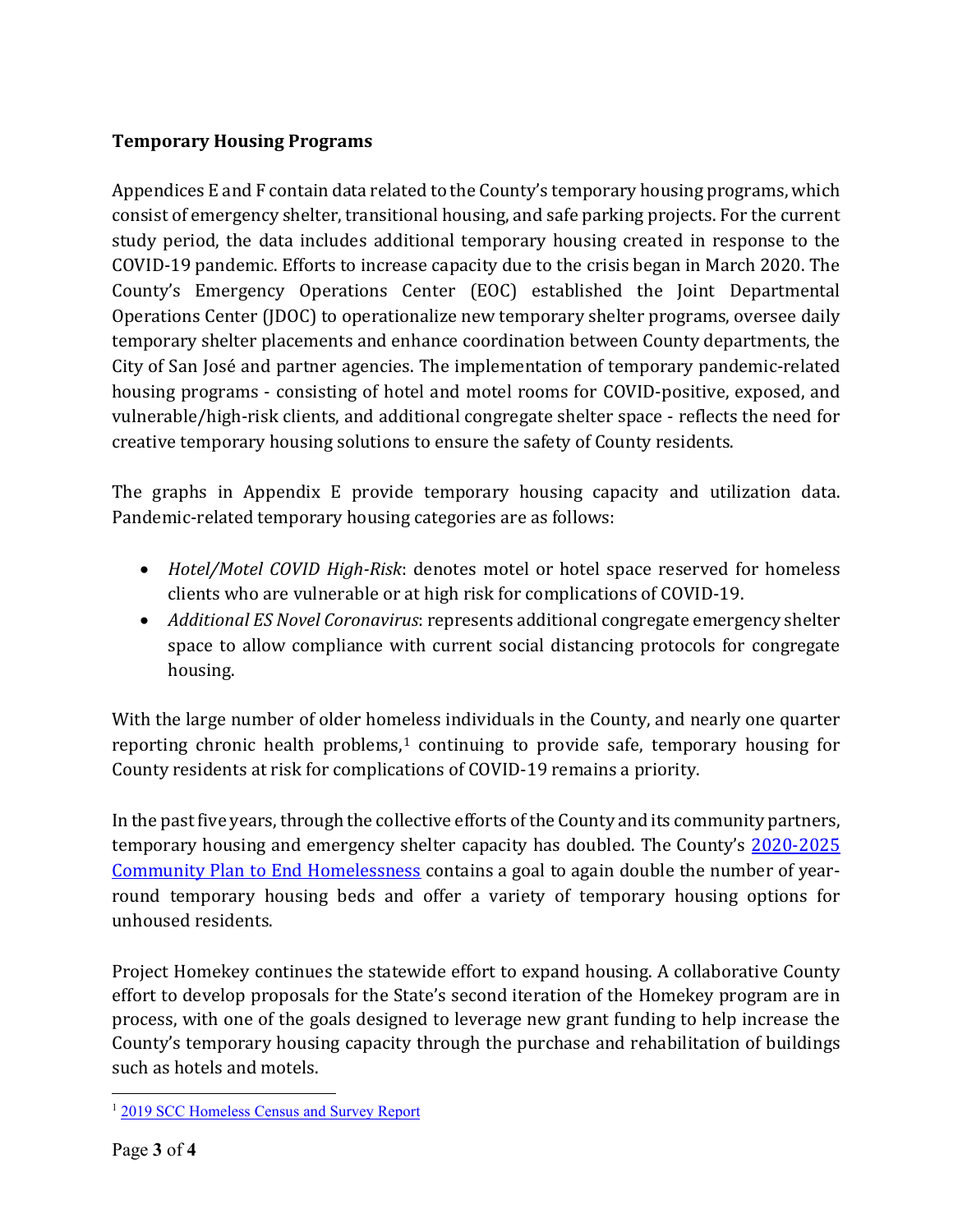In September 2021, the official launch of the new "Here4You" hotline in the County has served to centralize referrals to temporary housing programs. The hotline matches households to the appropriate temporary housing option based on need and availability.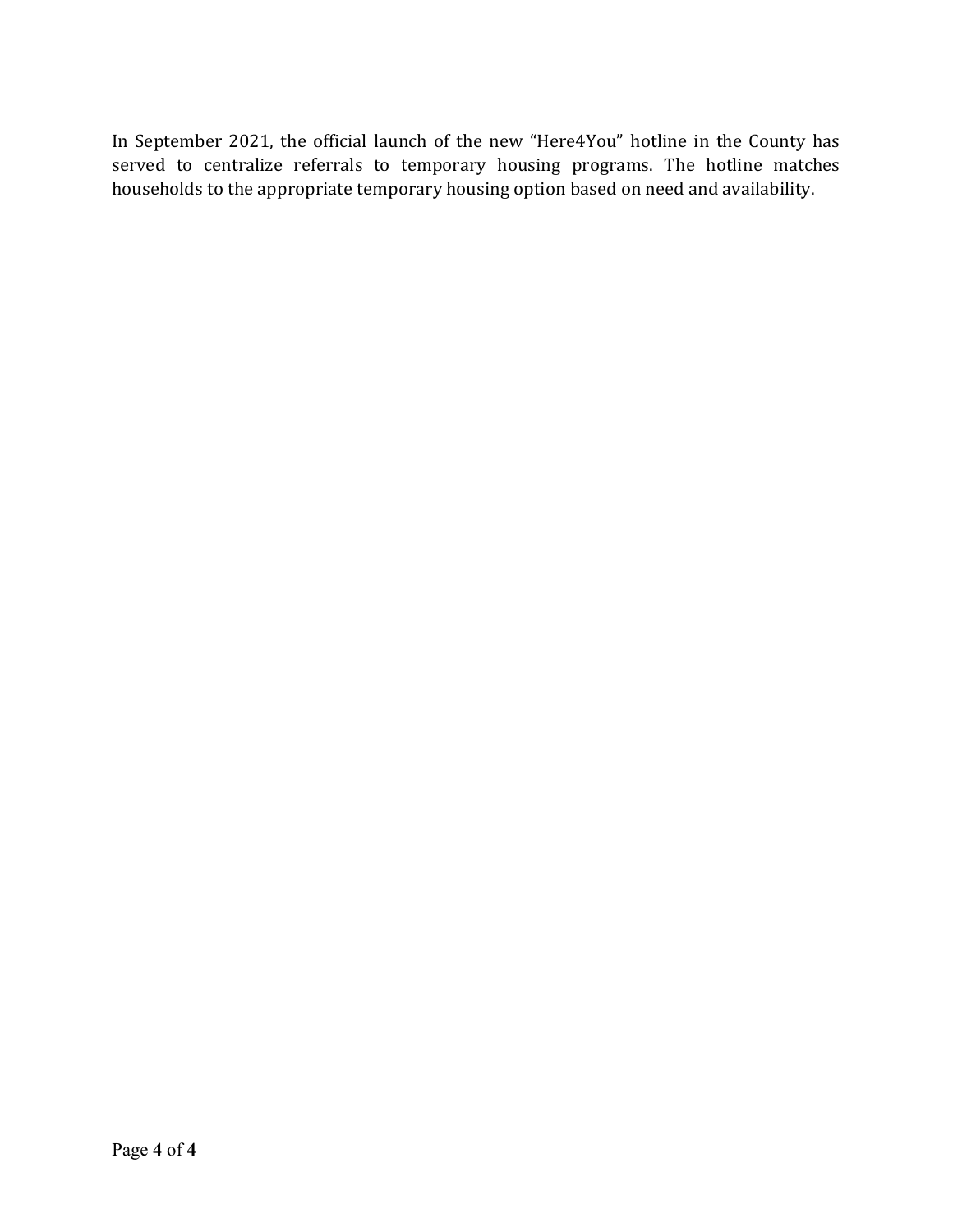

#### **The 2020-2025 Community Plan to End Homelessness**

The county-wide plan is our roadmap for ending homelessness in Santa Clara County. The 2020-2025 plan sets aggressive targets designed to reverse the current growth in homelessness and bring us one step closer to our collective goal of eliminating homelessness in our community. Appendix A will highlight specific goals related to this plan.

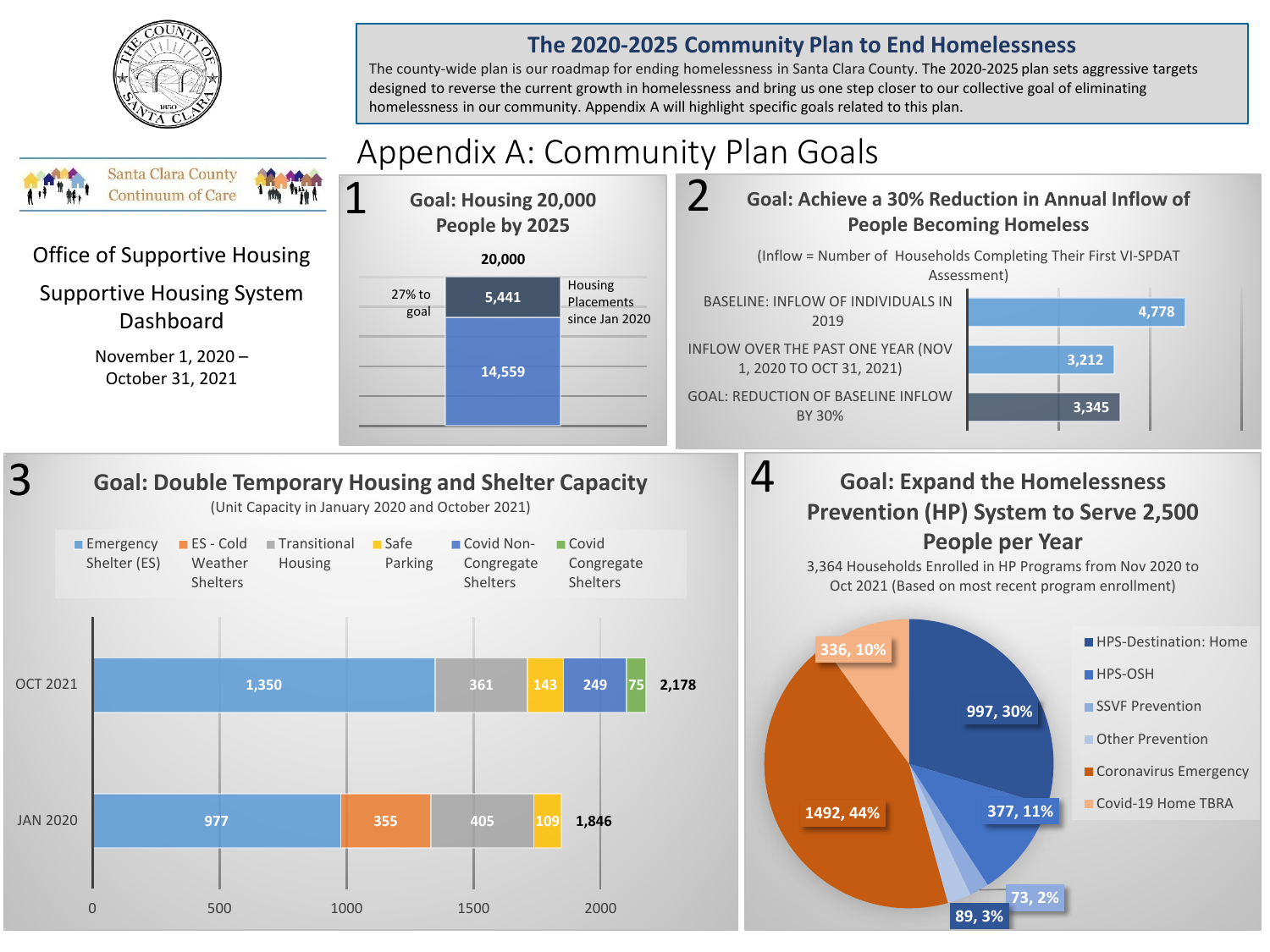# Appendix B: Capacity and Utilization as of 10/31/2021



- Utilization: PSH, RRH are point-in-time utilization on October 31, 2021. TH and ES data reflects utilization for the month of October, and SP and HP utilization are based on the last 12 months.
- Program utilization is based on households enrolled in programs that are tracked in HMIS.
- PSH programs that are not tracked in the Homeless Management Information System (HMIS) include HUD Veterans Affairs Supportive Housing (VASH), consisting of 1,222 units, and other programs which comprise 53 units. PSH capacity includes 40 units which are Permanent Housing with services (no disability required).
- For Safe Parking programs, one parking space is the equivalent of one unit of capacity with an estimated 2.5 individuals per vehicle.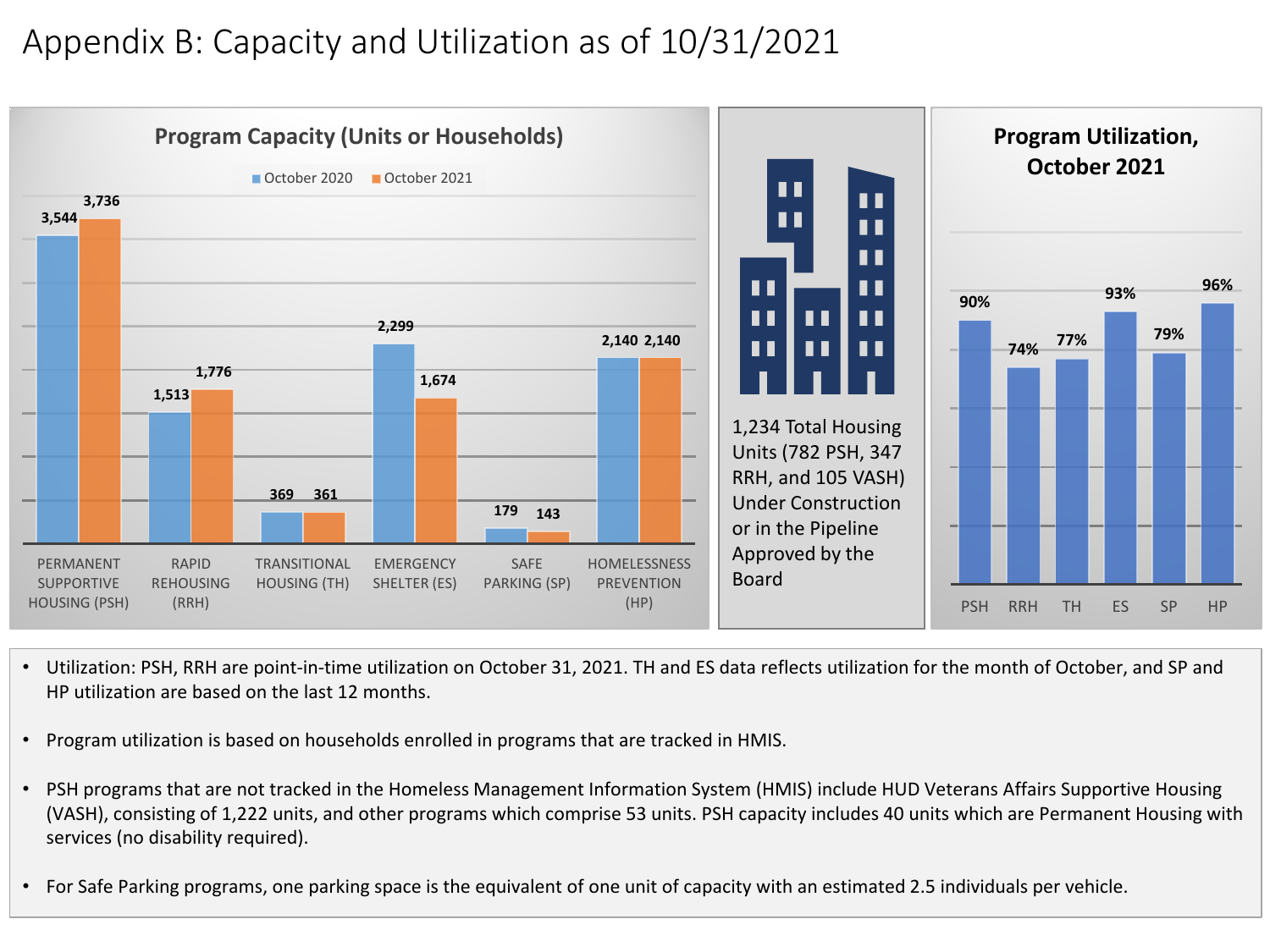## Appendix C: System Performance Measures



4

### 3

#### **Permanent Housing Retention**

*Percentage of People in Permanent Housing Programs (excluding Rapid Rehousing) Retaining Housing during the Reporting Year (Benchmark = 95%)*





#### **Returns to Homelessness**

*After exiting to Permanent Housing Destinations, the Percentage of People who Return to Homelessness (N = Exits to PH between 11/2018 to 10/2019)*

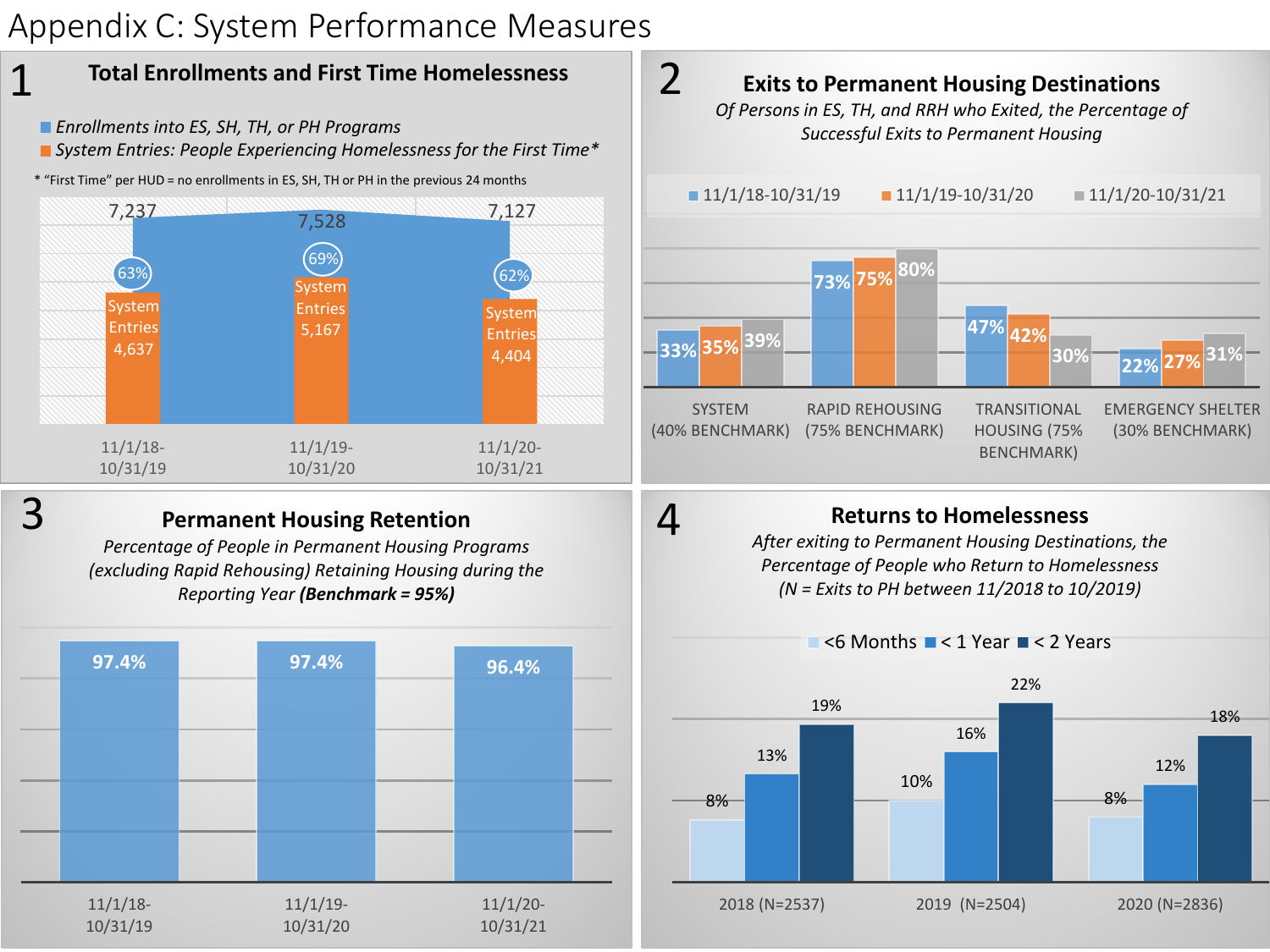## Appendix D: Housing Placements and Inflow by Month

#### 164 171 172 159 175 107 35 <mark>35 33</mark> 30 30 5<sup>1</sup> 5<sup>1</sup> 5<sup>4</sup> 37 4<sup>3</sup> 3<sup>2</sup> 3<sup>2</sup> 3<sup>2</sup> 3<sup>3</sup> 161 130 119 121 102 1<sup>126</sup> 114 108 175 <sub>107</sub> 179 <sub>88</sub> 119 <sup>255</sup> <sup>246</sup> <sup>242</sup> Nov-20 Dec-20 Jan-21 Feb-21 Mar-21 Apr-21 May-21 Jun-21 Jul-21 Aug-21 Sep-21 Oct-21 **Housing Placements (Household)** Inflow: PSH Score Range Inflow: RRH Score Range **Inflow: Minimal Intervention**

#### **Monthly Housing Placements vs. Homeless Inflow**

**Monthly Housing Placements from Project Types**

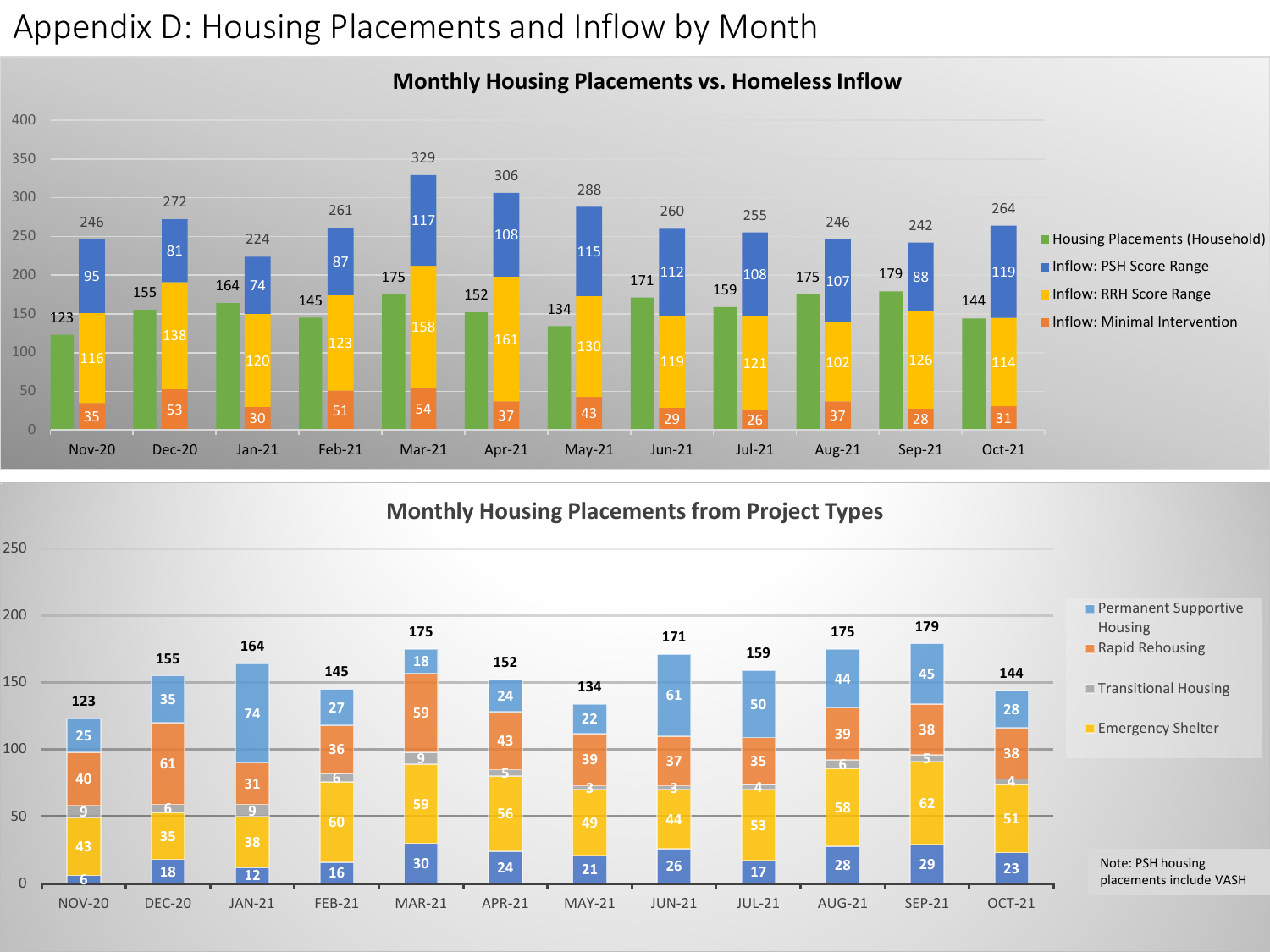# Appendix E: Temporary Housing Capacity and Utilization as of Oct 31, 2021

- "Additional ES Novel Coronavirus" is temporary shelter space to allow compliance with social distancing protocols for congregate housing.
- Note: Domestic Violence EH/TH housing utilization is excluded; data is not recorded in HMIS in compliance with HUD safety and confidentiality provisions.



### **Temporary Program Utilization, October 2021**